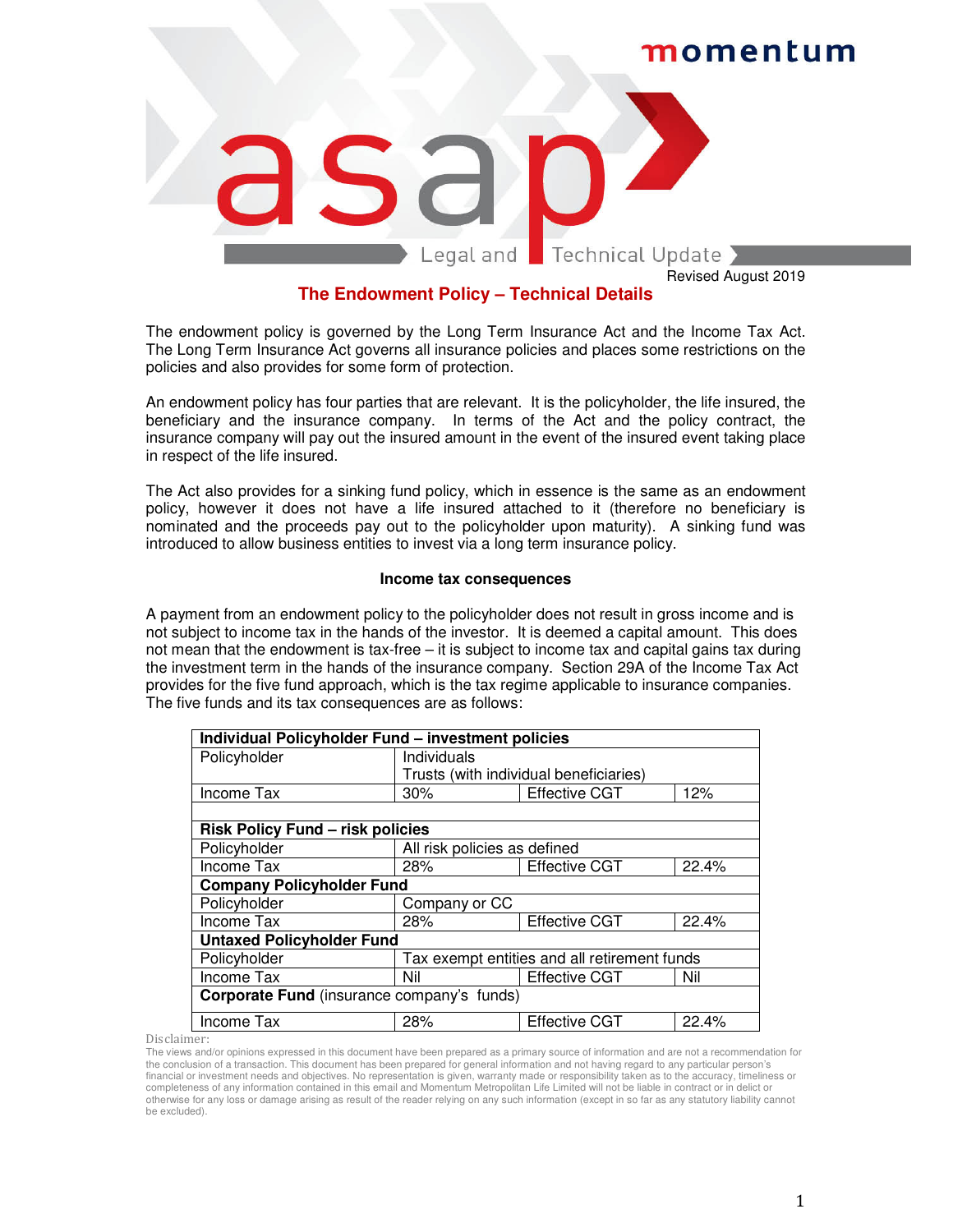

### **Capital gains tax consequences**

An endowment policy's payout to the policyholder is a capital amount which is potentially subject to capital gains tax. Paragraph 55 of the Eight Schedule to the Income Tax Act provides for an exclusion in respect of the proceeds from long term insurance policies in particular circumstances.

In the case of an endowment policy, the proceeds will be excluded for CGT purposes if payable to the original beneficial owner, his/her spouse, beneficiaries, nominees, deceased estate or to a former spouse of that original beneficial owner. Where the endowment policy is payable to a subsequent policyholder – in the case of a second hand policy – the proceeds may be subject to CGT insofar a gain is realised. (See ASAP on the Traded Endowment Option)

# **Estate duty and endowment policies**

Policyholder and life insured is the same person – upon the death of the life insured, the policy will be included as a deemed asset in the estate of the deceased.

Policyholder and life insured is not the same person – upon the death of the policyholder, the policy's value will be included in the estate of that policyholder as property.

Policyholder and life insured is not the same person – upon the death of the life insured, the policy will pay out to the policyholder or beneficiary and it will be a deemed asset in the estate of the life insured. If there are multiple lives insured – therefore the policy does not pay out on death of the specific life insured – the policy will not be included in the estate of the deceased life insured and it will continue until the death of the last surviving life insured. Additional lives insured can be added during the course of the policy's lifetime to ensure continuity until the maturity date is reached.

Where the policyholder is a trust and there are constantly multiple lives insured on the policy, the endowment policy will only cease when the contractual maturity date is reached and the policyholder opts for maturity, or the policyholder surrenders the policy. Therefore no estate duty consequence will be experienced in this instance – as long as there is a surviving life insured on the policy. If the last surviving life insured dies, the policy will become due and payable to the trust, in which case the proceeds will be a deemed asset in the estate of the life insured. In this instance where the trust was the premium payer, the estate will enjoy a deduction equal to all premiums paid by the trust plus 6% per annum, in determining the dutiable estate.

### **Estate duty and sinking fund policies**

In general, sinking fund policies are owned by legal persons and as there is no life insured, the policy will continue to exist until maturity or surrender.

Where a natural person is the policyholder of a sinking fund policy, the policy's fund value will be included as property in the deceased policyholder's estate – even though the policy continues to exist. The policy will be part of the assets of the deceased and will be dealt with in accordance with his/her will.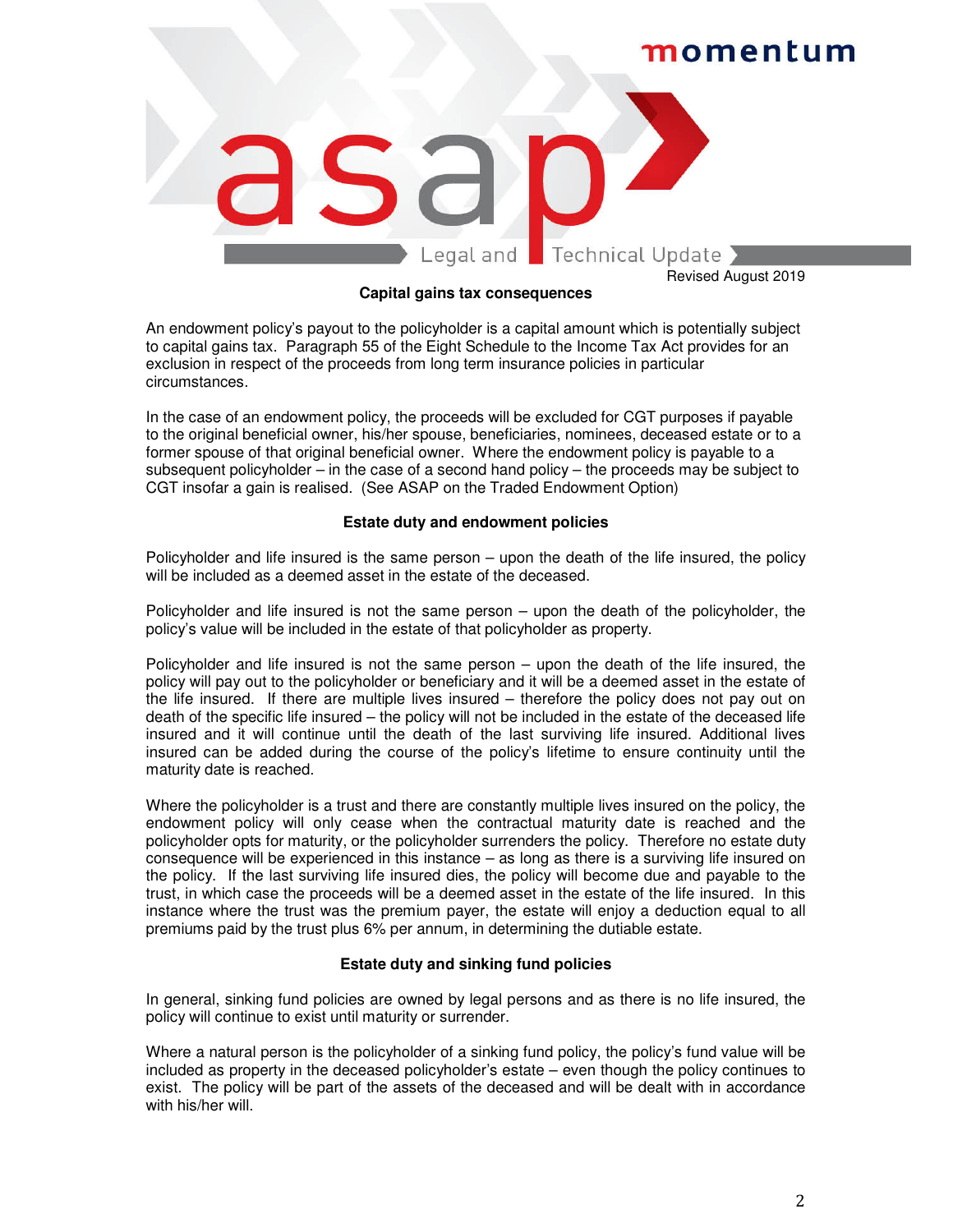

### **Beneficiary nominations**

An endowment policy is a long term insurance policy. The parties to the endowment policy are the policyholder, life insured, beneficiary and the insurer. It is a contract entered into between the policyholder and the insurer whereby the insurer undertakes to make a payment either to the policyholder or to a third party upon the happening of certain defined events, for example the maturity of the policy or the death of the life insured. Where the policy matures, it will always pay out to the policyholder. The beneficiary nomination will only be relevant when the life insured dies and the policy pays out. The policy will only pay out if there are no alternative lives insured on the policy – in this case the policy contract comes to an end and the policy has to pay out. There is no option to extend the policy at this point.

There are different types of beneficiaries available:

- No beneficiary nomination made;
- Beneficiary for proceeds;
- Beneficiary for ownership.

### **Where no beneficiary is nominated on an endowment policy:**

- The policyholder is the only life insured on the policy.
	- $\circ$  The policy proceeds will pay out to the estate of the policyholder to be administered in terms of their last will and testament;
- The policyholder is one of the lives insured, but not the last life insured to die and the policyholder dies.
	- $\circ$  The policy will not pay out and will continue to exist due to the remaining lives insured on the policy.
	- o The ownership of the policy will vest in the estate of the policyholder and the ownership of the policy will be transferred to the heir as per the policyholder's will;
- The policyholder is not the life insured, however, the last life insured has died.
	- $\circ$  The policy will pay out to the policyholder.

### **The policyholder nominates a beneficiary for proceeds:**

- When the life insured dies and the policy pays out (as there are no remaining lives insured on the policy) the beneficiary for proceeds will become entitled to the policy proceeds.
- If the policyholder is not the same person as the life insured, the policyholder will not be entitled to the proceeds where a beneficiary for proceeds is nominated, unless the beneficiary for proceeds does not accept the proceeds, in which case it will become payable to the policyholder.
- Where the policyholder and the life insured is the same person, that beneficiary for proceeds will become entitled to the policy proceeds. If the beneficiary does not accept the proceeds, it will be paid to the deceased estate of the policyholder.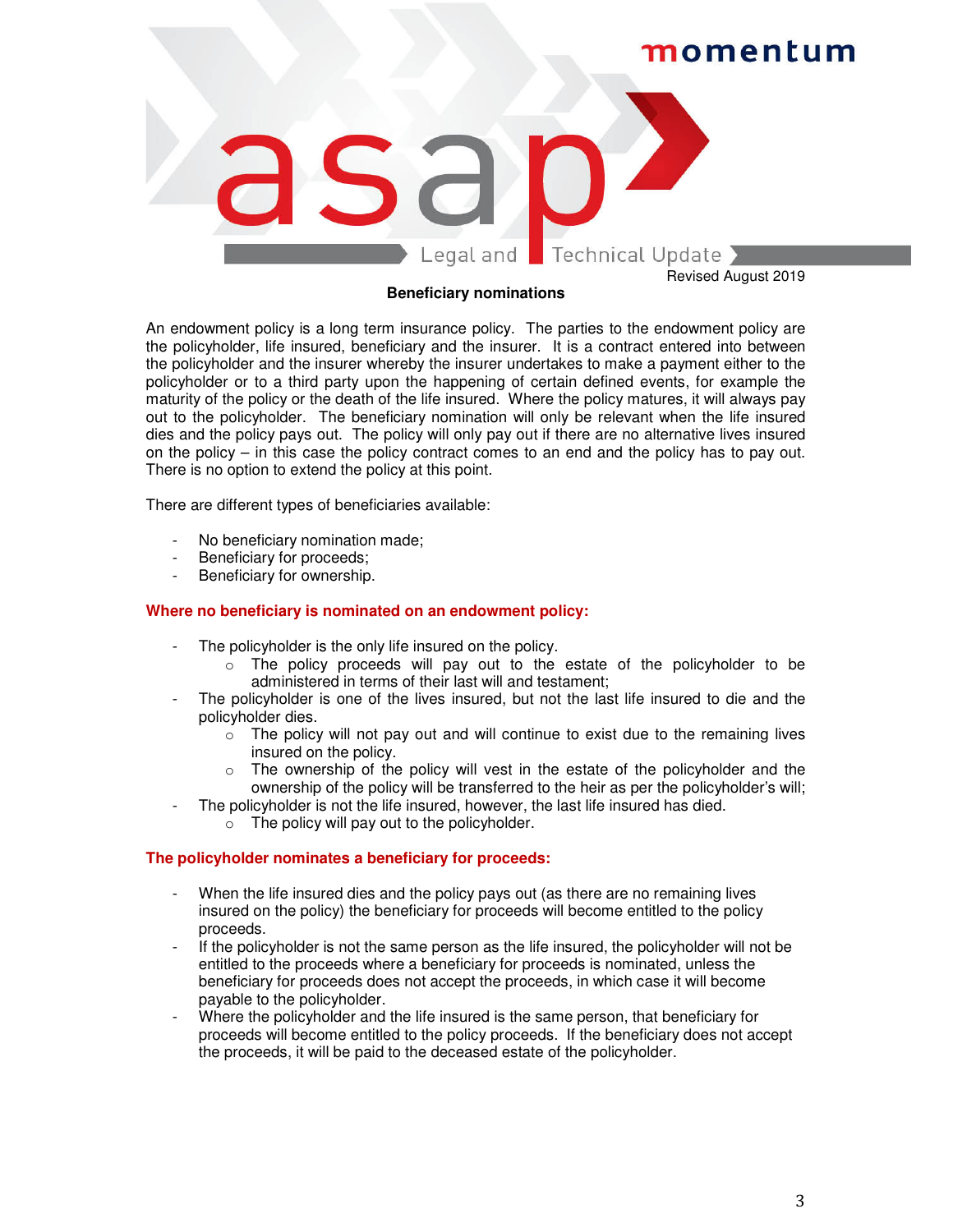# momentum



### **The policyholder nominates a beneficiary for ownership**

Revised August 2019

- The beneficiary for ownership will become the new policyholder/owner of the policy if the policyholder dies whilst there is still one or more lives insured on the policy.
- Where the policyholder dies and other lives insured remain on the policy, that policy will not pay out, however, the policy will form part of the estate of the policyholder.
	- $\circ$  Where no beneficiary for ownership is nominated, it will be dealt with in terms of the will of the policyholder.
	- $\circ$  Often the will of the policyholder does not specifically deal with the ownership of this type of policy and it will inevitably form part of the residue of the estate and vest in the eventual heir of that residue.
	- $\circ$  Where a beneficiary for ownership is nominated, that policy will be transferred to that beneficiary (similar to an outright cession) and that policy will continue to exist in the hands of this new policyholder.
	- $\circ$  This new policyholder can then appoint new beneficiaries and may also appoint additional lives insured.

## **Section 63 of the Long Term Insurance Act – Policy Protection**

This section provides protection for long term insurance policies in the event of the insolvency of the policyholder's estate. This section was amended by the Financial Services General Laws Amendment Act 15 of 2013. For the protection to apply, the following requirements must be met:

- The policy benefits must be payable to a person that is also the life insured under the policy or the spouse of that life insured (unless stipulated otherwise in the Act), and
- The policy must have been in force for at least 3 years.

Where these initial requirements are met, the policy benefits or any assets acquired exclusively with those policy benefits shall be protected against creditors of that person's insolvent estate:

- during his/her lifetime, or
- upon his/her death, if survived by a spouse, child, stepchild or parent and the policy benefits are paid to the spouse, child, stepchild or parent upon that person's death.

The person claiming the protection will always have the burden of proof to prove that the protection applies in his/her specific circumstances. The protection shall apply for a period of 5 years from the date on which the policy benefits were provided. The protection does not apply if the policy was ceded as security for a specific debt or where it can be shown that the policy was taken out with the intention to defraud creditors.

It is important to note, that where a policy is payable to a nominated beneficiary of a policy  $-$  so the insurance company is contractually bound to make payment to that party - reliance on case law (like the Pieterse vs Schrosbee case) can result in the policy benefits being excluded from an insolvent estate upon the death of the policyholder that is also the life insured.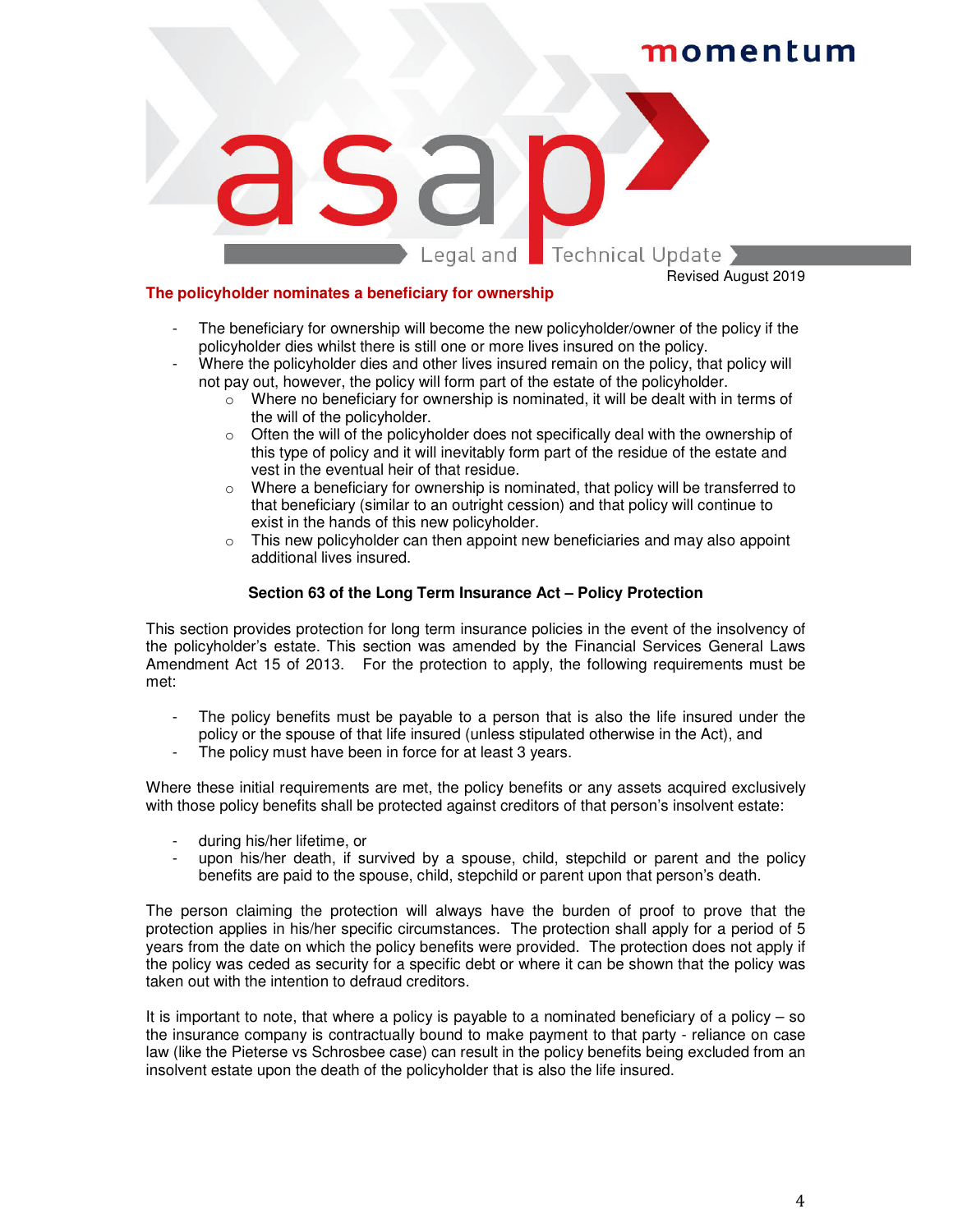

### **Section 54 of the Long Term Insurance Act**

This section refers to the Regulations to the Act that imposes certain restrictions on certain long term insurance policies. This is a complex piece of legislation which is often misinterpreted.

The purpose of the restrictions imposed on endowment/sinking fund policies are to ensure that long term insurance companies do not compete with banking products and that they remain true to their long term insurance license conditions. The restrictions can be summarised as follows:

### **Restriction on investment term**

Endowment/sinking fund policies have a minimum term of 5 years. This is referred to as the restriction period and it commences on the inception date of the policy.

### **Restriction on fund accessibility**

During the restriction period the policyholder can only access the funds in the policy by way of one withdrawal AND one loan.

A loan can either be interest bearing or interest free and it can be repaid by the policyholder at a later stage without impacting the restriction period of the policy. A withdrawal cannot be repaid – where a withdrawal was made and funds are paid into the policy at a later stage, in excess of the restricted amount, the restriction period can be extended.

The amount available as a loan or withdrawal will always be restricted to premiums received plus 5% per annum. This is referred to as the restricted amount.

The practical implications are as follows:

Where the surrender value is less than the restricted amount, the full surrender value can be accessed. Therefore, the policy can be surrendered in totality.

Example – the policy's restricted value (premiums plus 5% per annum) is equal to R100 000 and the fund value available in the policy is R78 000. The policyholder will be able to access the full R78 000 as it is less than the restricted amount. The policy will cease to exist.

- Where the fund value exceeds the restricted amount, the withdrawal or loan will be limited to the restricted amount. Therefore, the surplus funds will only be accessible upon maturity.

Example – the policy's restricted value is R100 000 and the fund value is R134 000. The policyholder will be able to access a maximum of R100 000 as a loan and/or a withdrawal or a combination of both. Assuming R100 000 is withdrawn, the remaining R34 000 will have to remain in the policy until the contractual maturity date. The amount will remain fully invested during that time.